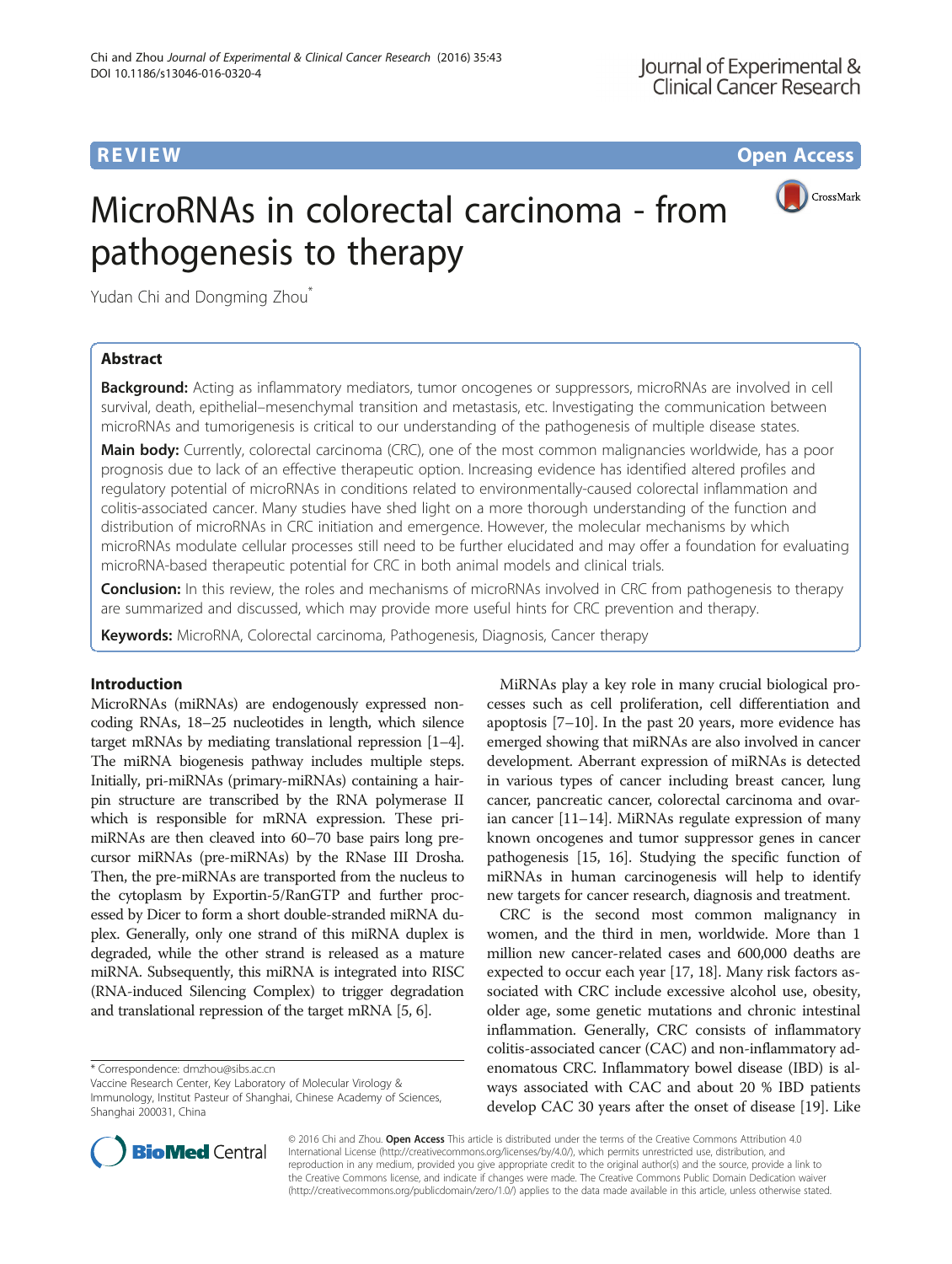other types of cancer, colorectal carcinogenesis is a multistep and complex process including tumor initiation, promotion and metastasis. Recent studies have revealed that the pathogenic mechanisms of CRC depend on several signaling pathways, including the p53, PI3K, RAS, MAPK, EMT transcription factors, and Wnt/β-catenin pathways. Furthermore, it has become increasingly clear that miRNAs regulate these pathways involved in the CRC pathogenesis (Table 1). For example, reduced expression of miR-143 contributes to CRC development through derepressing KRAS expression [\[20](#page-7-0)]. MiR-133a regulates CRC by inhibiting MAPK pathways [[21\]](#page-7-0).

To summarize the roles and mechanisms of miRNAs involved in CRC, it is important to be pointed out that CRC is a heterogeneous cancer including both colon cancer and rectal cancer while numerous literatures misused the term CRC in many cases [\[22\]](#page-7-0). From the clinical point of view, colon cancer and rectal cancer should be treated separately. Unfortunately, the majority of previous studies failed to separate these two entities. Here we distinguish the respective miRNAs in these two cancers based on the related references although very limited data about miR-NAs in the rectal cancer are available [\[23](#page-7-0)–[29](#page-7-0)].

# Role of miRNAs in CRC

#### Inflammation

Various environmental causes contribute to colorectal inflammation, including microbial infections, metabolic disorders, toxins and dietary factors [\[30](#page-7-0)–[32\]](#page-7-0). Growing evidence indicates that a plethora of miRNAs will target inflammatory signaling molecules to induce or inhibit chronic inflammation and inflammation-related cancer (Fig. [1](#page-2-0)) [[19](#page-7-0), [33](#page-7-0)].

The nuclear transcription factor, NF-κB and signal transducer and activator of transcription 3 (STAT3) maintain constitutive activation of pro-inflammatory pathways as essential components in the development of CAC tumors [[34](#page-7-0)–[36](#page-7-0)]. Targeting negative regulators of NF-κB signaling through miRNAs, e.g., miR-324-5p-CUEDC2, miR-21- PTEN, miR-181b-1-CYLD, miR-146-TRAF and miR-126- IKBa, result in inflammation hyperresponsiveness and tumorigenesis. MiR-324-5p, a new CRC-associated miRNA, regulates CUEDC2 levels during monocyte to macrophage differentiation [[37](#page-7-0)]. Elevation of miR-324-5p levels results in decreased expression of CUEDC2 in macrophages infiltrated in mouse colon tumors and isolated from fresh colon tumor samples, which produces excess tumor-promoting cytokines and promotes pathogenic progress of CRC. The function of STAT3 in cellular transformation involves the direct activation of miR-21 and miR-181b-1 transcription by binding multiple sites in the miRNA promoter [\[38](#page-7-0)]. Overexpression of miR-21 or miR-181b-1 is sufficient to induce a stable transformed state by directly targeting PTEN and CYLD expression, respectively, which in turn activates NF-κB pathway. MiRNAs targeting NOD2, such as miR-122, miR-192, miR-495, and miR-671 decrease the pro-inflammatory cytokines by regulating the activation of NF-κB pathway [[39, 40](#page-7-0)]. However, miR-122 is significantly increased with the stimulation of TNF-α and induces an increase in the intestinal epithelial tight junction permeability in vitro and in vivo [\[41\]](#page-7-0). Thus, the controversial role of miR-

Table 1 miRNA involvement in CRC development, diagnosis and therapy

| miRNAs                                                                                  | Function                                                                 | References    |
|-----------------------------------------------------------------------------------------|--------------------------------------------------------------------------|---------------|
| miR-324-5p,miR-21,miR-181b-1,miR-146,                                                   | Involved in regulation of NF-KB signaling in<br>inflammation-related CRC | $[30 - 50]$   |
| miR-126,miR-122,miR-192,miR-495,miR-671,                                                |                                                                          |               |
| miR-106b,miR-30c,miR-130a                                                               |                                                                          |               |
| miR-16,miR-218,miR-34a                                                                  | Involved in the cell proliferation and survival in CRC development       | $[51 - 59]$   |
| miR-34a,miR-148,miR-339-5p,miR-504,miR-23a,miR-129,<br>miR-365, miR-345                 | Involved in the cell death in CRC development                            | $[62 - 74]$   |
| miR-29a,miR-29b,miR-29c,miR-200a,miR-200b,miR-200c,miR-141,<br>miR-429,miR-132,miR-192, | Involved in the EMT in CRC development                                   | $[79 - 95]$   |
| miR-335, miR-34a                                                                        |                                                                          |               |
| miR-214,miR-155,miR-483,miR-133a,miR-145,                                               | Involved in the tumor invasion and metastasis in CRC development         | $[96 - 112]$  |
| miR-21, miR-92a, miR-17-5p, miR-221, miR-499-5p, miR-182                                |                                                                          |               |
| miR-92a-3p,miR-29a,miR-17-3p,miR-221,                                                   | Involved in the clinical diagnosis of CRC                                | $[123 - 129]$ |
| miR-19a-3p,miR-223-3p,miR-422a,miR-143,                                                 |                                                                          |               |
| miR-145, miR-21, miR-106a, miR-92a, miR-144                                             |                                                                          |               |
| miR-135b,miR-27b,miR-4689,miR-483-5p,                                                   | Involved in the therapy of CRC                                           | $[131 - 152]$ |
| miR-551a,miR-34a,miR-22,miR129,miR-365,                                                 |                                                                          |               |
| miR-143,miR-21,miR-23a,miR-124                                                          |                                                                          |               |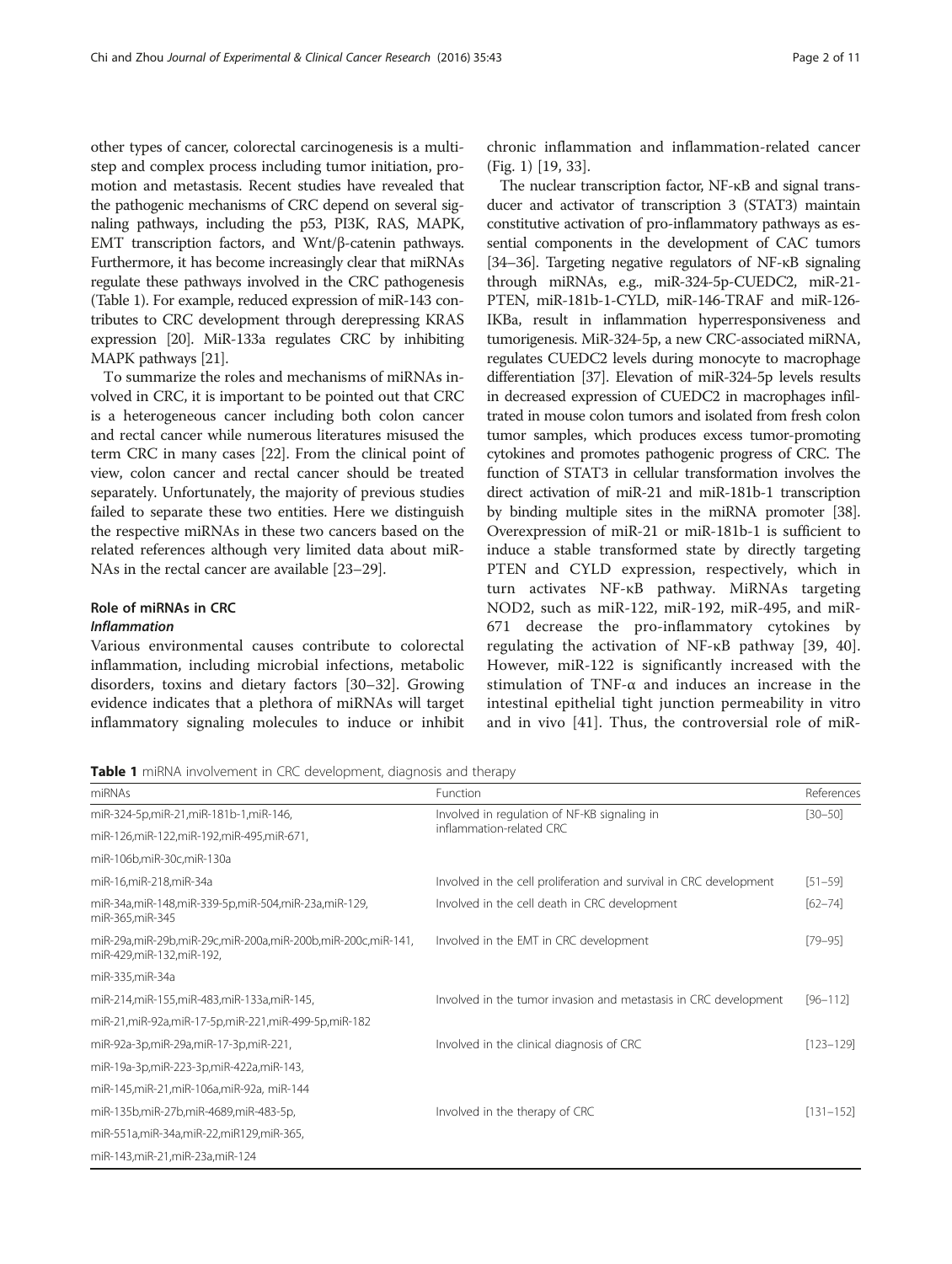122 in the development of IBD should be further explored.

In accordance with previous works, miR-21 levels were often higher in inflammation and CRC than that of normal tissue [[42](#page-7-0)–[44](#page-7-0)]. MiR-21 is upregulated in IBD and acute intestinal obstruction (AIO) patients. In miR-21 knockout mice suffering from dextran sulfate sodium salt (DSS)-induced fatal colitis, the survival rate is improved and the ameliorative inflammatory response better protects against inflammation and tissue injury [\[45\]](#page-7-0). Also, miR-21 deletion exacerbates CD4+ T-cell-mediated models of acute and chronic DSS and TNBS colitis. In addition, some evidence indicates that miR-21 plays a pro-inflammatory role in IBD by impairing intestinal barrier function [[46](#page-7-0)]. The increase in intestinal permeability and epithelial cells apoptosis induced by DSS are attenuated in miR-21 knockout mice.

Autophagy, involved in recycling cellular organelles for maintaining homeostasis, is considered to clear intracellular microorganisms [[47](#page-7-0)]. The impairment of autophagy results in intestinal epithelial dysfunction and contributes to IBD pathogenesis [[48\]](#page-7-0). Inflamed mucosae from subjects with active CD have higher miR-106b and lower ATG16L1 levels indicating an altered antibacterial activity that is mediated by miR-106b which subsequently affects the outcome of intestinal inflammation [[49](#page-7-0)]. MiR-106b may target ATG16L1 and reduce the level of autophagy in HCT116 cells and inhibit autophagy–dependent clearance of CD-associated adherent-invasive Escherichia coli

(AIEC) in epithelial cells. Another study showed the expression of miR-30c and miR-130a were inversely correlated with ATG5 and ATG16L1 in intestinal epithelial cells. The inhibition of the activity of autophagy by miR-NAs promotes the persistence of AIEC and the production of pro-inflammatory cytokines [\[50](#page-7-0)].

#### Cell survival

miR-122 miR-192 miR-495

miR-671

NOD<sub>2</sub>

miR-146

TRAF-6

Cellular proliferation and survival have crucial roles in the process of carcinogenesis. Abnormal expression of miRNAs regulates CRC development via targeting several cell cycle regulators, including survivin and cyclins. Survivin is a direct target of miR-16 [[51](#page-7-0)]. MiR-16 represses CRC cell growth and induces cell apoptosis by regulating the p53/survivin signaling pathway. These observations suggest that survivin is mainly expressed during the G2/M phase of the cell cycle and therefore inhibiting survivin expression can lead to defective cytokinesis and cell cycle arrest at G2/M phase [[52](#page-7-0)]. Among the other miRNAs that control cell cycle progression, miR-218 induces cell cycle arrest in the G2 phase of colon cancer cells by suppressing cyclindependent kinase4 (CDK4) and upregulating the level of p53 [[53\]](#page-7-0). A recent study conducted by Cai et al. demonstrated that miR-144 inhibited cell proliferation in rectal cancer cell line SW137 and SW1463 by downregulating Rock-1. However, the aberrant expression of miR-144 is only present in the rectal cancer but not in the colon cancer [[54](#page-7-0)].

The role of miR-34a to CRC development was already clarified with miR-34a inhibiting colon cancer cell proliferation by downregulating the E2F pathway and resulting in accumulation of p53 and p21 [\[55\]](#page-7-0). Recent studies have revealed that  $PAR<sub>2</sub>$  promotes cancer cell proliferation through the activation of EGFR, MAPK and other survival signals and promotes the accumulation of Cyclin D1 which plays important roles in tumorigenesis [\[56, 57\]](#page-7-0). Further investigations show that miR-34a mediated  $PAR<sub>2</sub>$ -induced proliferation and inhibition of miR-34a partially restores the activation of Cyclin D1 induced by PAR<sub>2</sub> deficiency. Colon cancer stem cells (CCSCs) retain the self-renewal capacity and less limiting proliferative potential while being substantially resistant to most conventional anticancer therapies [\[58\]](#page-7-0). Moreover, various conserved pathways, such as Notch and Wnt, as a complex crosstalk network between CCSCs and microenvironment, are regulated in CRC. MiR-34a in the regulation of CCSCs self renewal is involved in the suppression of Notch signaling, which contributes to asymmetric cell division of stem cells [[59](#page-8-0)]. Altogether, this finding reveals a unique miR-34aregulated mechanism of the toggle switch necessary for Notch bimodality that converts noisy signals into unambiguous states for robust cell-fate decisions in CCSCs.



**Colorectal carcinoma** 

**IKBa** 

STAT3

**PTEN** 

miR-21 miR-181b-1 miR-126

**CYLD** 

**NF-KB** 

**inflammation** 

<span id="page-2-0"></span>miR-324-5p

CUEDC2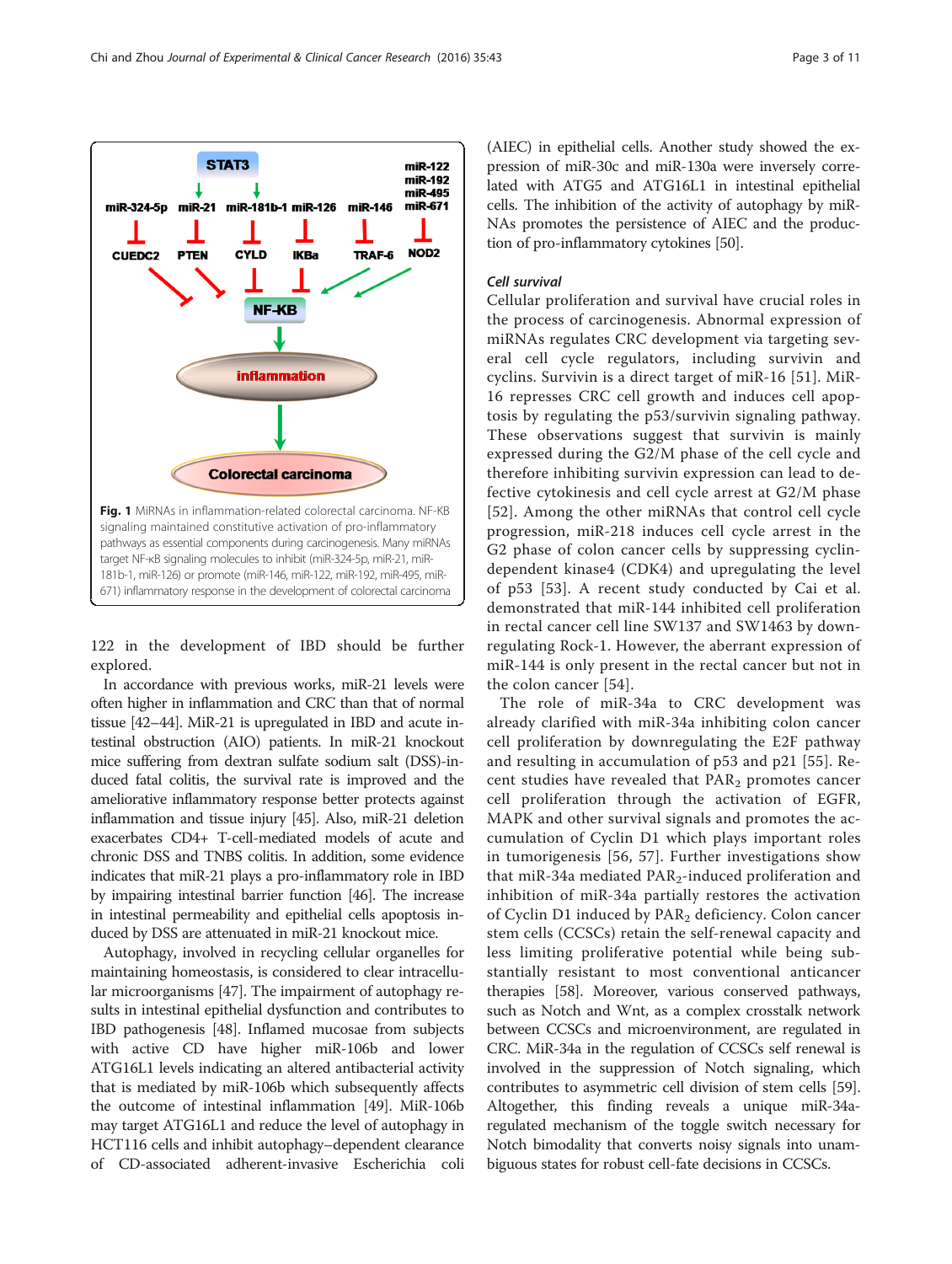## Cell death

The p53 protein is a transcription factor that is activated in response to cellular stresses to inhibit cell proliferation and stimulate cell death [\[60\]](#page-8-0). Disruption of the p53 pathway can promote tumorigenesis [[61\]](#page-8-0). MiR-34a mediated inhibition of SIRT1 expression leads to apoptosis due to the increase of acetylated p53 formed a positive feedback loop of miR-34a and p53 [\[62\]](#page-8-0). Moreover, transient introduction of miR-34a into SW480 cells contributes to a severe decrease in migration and invasion by upregulating acetylated p53 and p21 [\[63\]](#page-8-0). It also suggests that an overexpression of miR-34a induces cell growth arrest and senescence-like phenotypes through upregulating the p53 pathway [[55](#page-7-0)]. The increase of p55PIK in CRC can accelerate cell cycle progression by interacting with retinoblastoma protein or proliferation cell nuclear antigen [[64](#page-8-0), [65](#page-8-0)]. The introduced miR-148b, by suppressing p55PIK abolishes cell proliferation and cell cycle progression in CRC [[66](#page-8-0)]. Furthermore, p53 directly activates the transcription of miR-148 which negatively regulates p55PIK expression. A reduction of miR-339-5p expression has been reported in colorectal cancer and is associated with poor prognosis in cancer patients [[67](#page-8-0), [68](#page-8-0)]. MDM2, a key negative regulator of p53 is repressed by miR-339-5p [[69](#page-8-0)]. After downregulation of MDM2 by miR-339-5p, the growth of colorectal xenograft tumors is inhibited in a p53 dependent manner. The function of miR-504, that is inhibiting p53 expression, reduces cell cycle arrest and promotes tumorigenicity in vivo [[70](#page-8-0)].

Apoptosis is also controlled by various networks of miRNAs. Several researches have described that proapoptotic protein can be suppressed by the overexpression of miRNAs. For example, the human homolog of the Caenorhabditis elegans cell death protein CED-4,

APAF-1, is controlled by miR-23a to repress the activity of caspases-3,-7 and-9 [[71](#page-8-0)]. The increased miR-23a antisense can induce the apoptosis of HCT116 and HT29 cell lines, under the 5-FU treatment. It is also found that miR-23a is up-regulated in 5-FU-treated HC.21 and C22.20 cells [[72](#page-8-0)]. Conversely, miR-129 can trigger apoptosis by suppressing Bcl2, an anti-apoptotic protein [\[73](#page-8-0)]. The Intrinsic apoptotic pathway is activated by cleavage of caspae-9 and-3. Besides, the transfection of miR-129 in RKO cells and HCT116 cells causes cell cycle arrest in G1 or G2 phase. In human CRC tissues, miR-129 is significantly decreased in patients with stage 3 and stage 4 tumors. The other miRNAs, such as miR-365 and miR-345, also affect the antitumor capability, respectively by targeting the antiapoptosis protein of Bcl2 and Bcl2-associated athanogene 3 (BAG3) [[74](#page-8-0)].

#### MiRNAs and EMT

Epithelial-to-mesenchymal transition (EMT) is involved in multiple biological processes including gastrulation, neural tube formation, tissue regeneration, and organ fibrosis [\[75\]](#page-8-0). EMT is an important factor in tumor metastasis undergoing a number of biochemical changes, including the decrease in epithelial cell-surface markers and cytoskeleton components, and the increase in mesenchymal markers and specific transcription factors [[76](#page-8-0)–[78](#page-8-0)]. Given miRNAs-regulated EMT via targeting Ecadherin and other molecules, it is likely that miRNAs play a crucial role in colorectal carcinogenesis (Fig. 2). The highly conserved pathway of Wnt/β–catenin signaling is constitutively activated in CRC. Wnt signaling is regulated by abnormal β–catenin activation associated with E-cadherin expression [[79](#page-8-0)]. Also, miR-101, miR-



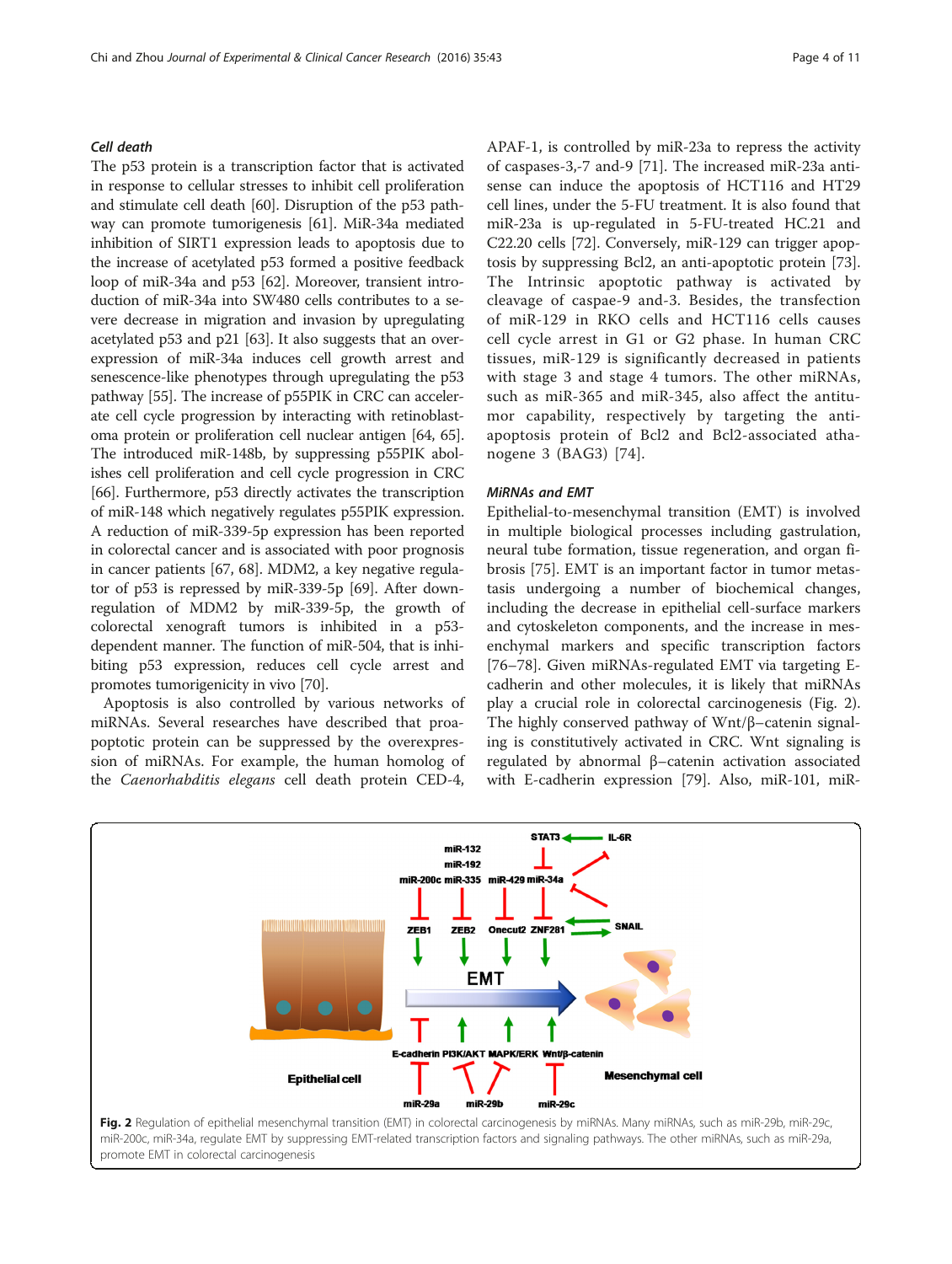224 and miR-574-5p can affect CRC malignant features by regulating Wnt/β–catenin signaling [\[80](#page-8-0)–[82\]](#page-8-0).

Recent studies have demonstrated that the members of the miR-29 family (miR-29a, miR-29b and miR-29c) are involved in the tumor progression by regulating EMT. MiR-29c is dramatically downregulated in CRC tissues and suppresses EMT in vitro, hence it has a role in cell migration and invasion by negatively regulating the Wnt/β-catenin signaling pathway [[83](#page-8-0)]. Similarly, miR-29b suppresses EMT and plays an important role in cell migration and invasion by negatively regulating the MAPK/ERK and PI3K/AKT pathways [\[84](#page-8-0)]. However, overexpression of miR-29a promotes cell invasion by inhibiting E-cadherin expression [[85\]](#page-8-0).

The importance of the miR-200 family (miR-200a, miR-200b, miR-200c, miR-141 and miR-429) for EMT is not limited to colon carcinogenesis, because it has been widely demonstrated in various tumors [\[86](#page-8-0), [87\]](#page-8-0). Indeed, restoration of miR-200c inhibits migration and invasion in various CRC cell lines via directly targeting ZEB1, the transcriptional repressor of E-cadherin [[88, 89\]](#page-8-0). There is another evidence that miR-429 reverses TGF-β-induced EMT by interfering with Onecut2 in SW620 and SW480 cells [[90\]](#page-8-0). In addition, ZEB2 as a direct target of miR-132, miR-192 and miR-335 has been shown to regulate metastasis [\[91](#page-8-0)–[93\]](#page-8-0). A significant decrease of these three miRNAs is associated with distant metastasis and advanced stage tumors. A few researches have indicated that miR-34a inhibits metastasis formation in CRC via EMT-regulating network in SNAIL/ZNF81 and IL6R/ STAT3 [[94](#page-8-0), [95\]](#page-8-0). These studies implicate the components of miRNA-regulating networks in EMT with traits associated with metastasis formation in CRC.

#### Invasion and metastasis

Over 70 % of CRC patients harboring liver metastasis die due to the lack of effective therapeutics. Some miRNAs have been identified to suppress liver metastatic colonization in CRC patients. Nude mice in which ectopic miR-214 is expressed in CRC cells has a reduced amount of liver metastases, supporting the importance of intracellular dynamic regulation [[96](#page-8-0)]. However, another crucial factor for metastasis is based on extracellular metabolic energetic [\[97\]](#page-8-0). Creatine kinase Brain (CKB) in liver metastatic cancer cells is released to the extracellular microenvironment converting ATP and creatine into phosphocreatine, which is imported into cancer cells to counteract hypoxic response. Both miR-155 and miR-483 targeting CKB, as endogenous suppressors of colon cancer metastasis decrease significantly the ATP levels, further to impair intracellular energetic requirements to establish a barrier to metastatic progression.

MiR-133a targets LASP1 and suppresses tumor growth and metastasis by inhibiting phosphorylation of the ERK/MEK signaling pathway [[21\]](#page-7-0). Downregulation of miR-145 is detected in primary CRC tumors compared to normal tissues. MiR-145 inhibits proliferation, migration and invasion of SW620 and LoVo metastatic cell lines by targeting fascin-1 and results in a decrease in lung metastases in nude mice [\[98\]](#page-8-0). Conversely, another study reveals that increased miR-145 could improve migration and invasion of HCT-8 cells and is associated with lymph node metastasis of CRC while having no effect on proliferation [\[99\]](#page-8-0). In addition, miR-106b promotes colorectal cancer cell migration and invasion by directly targeting DLC1 [[100](#page-8-0)].

PTEN, a tumor suppressor gene, is often lost in human cancers and a common target of miR-21, miR-92a and miR-17-5p in CRC [\[101](#page-8-0)–[104](#page-8-0)]. The levels of miR-21 and miR-92a significantly correlate with lymph node metastasis and advanced TNM stage promoting cell migration via mediating the PTEN-dependent PI3K/AKT signaling pathway. Overexpression of miR-17-5p is responsible for chemo-resistance in a cohort study of 295 patients. In addition, miR-221, miR-145, miR-499-5p and miR-182 as novel candidate prometastatic miRNAs are significantly increased in lymph node-positive CRC patients by regulating suppressor genes (cyclin dependent kinase inhibitor, RECK, FOXO4 and PDCD4) [[105](#page-8-0)–[109](#page-9-0)].

The small GTPases Cdc42 is essential for intestinal stem cell division, survival and differentiation to maintain the homeostasis [[110](#page-9-0)]. In addition, Cdc42 is required higher expression in human CRCs relating to poorly differenti-ated CRCs [\[111\]](#page-9-0). In the APC-mutant or β-catenin-mutant mice, Cdc42 reduction attenuates the tumorigenesis of mutant intestinal cells [\[112\]](#page-9-0). In the same way, human colorectal cancer with higher levels of Cdc42 activity was especially sensitive to Cdc42 blockade. Expression of miR-224 in CRC tissue specimens is significantly lower than in nontumor tissues and paired adjacent samples [\[113](#page-9-0)]. Ectopic expression of miR-224 inhibits the migratory ability of HCT116 cells, but the cell growth rate is less affected. Increased miR-224 suppresses CRC cell migration by diminishing Cdc42 and SMAD4 expressions and inhibiting the formation of actin filaments.

#### MiRNAs as clinical diagnosis

Given the invasive nature and expensive cost of current screening methods of CRC diagnosis including FOBT, CEA and colonoscopy, it is difficult to detect CRC early and efficiently [[114](#page-9-0)–[116\]](#page-9-0). As well as the importance of miRNAs in the CRC development, miRNAs could serve as potential biomarkers in CRC diagnosis based on the high degree of stability, specificity and sensitivity of miR-NAs in the blood and stool [[117](#page-9-0)–[122\]](#page-9-0).

Since the first study in 2008 reported cancer-specific miRNAs secreted in the blood among the different cancer types, a spectrum of miRNAs associated with CRC in the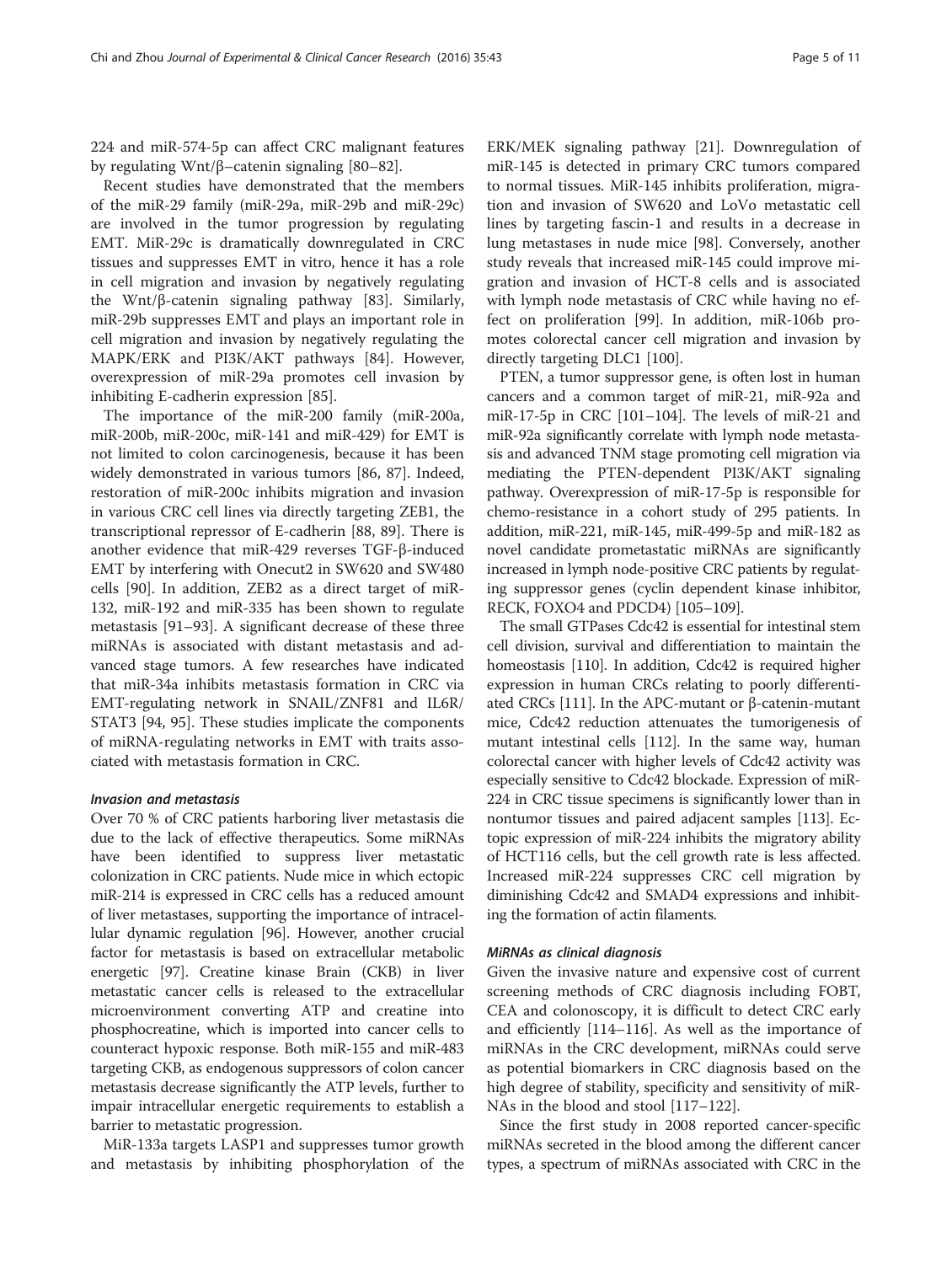blood have been identified including miR-92a, miR-29a, miR-17-3p, miR-221, miR-19a-3p, miR-223-3p and miR-422a et al. [\[123](#page-9-0)–[126\]](#page-9-0). Although ribonuclease exists in serum, circulating extracellular miRNAs are found in the blood of healthy and cancer-related patients. Chen et al. systematically identified specific patterns of serum miR-NAs expression in several diseases including lung cancer, CRC, and diabetes [[123](#page-9-0)]. This study showed that 69 miR-NAs were detected in the blood of CRC patients but not in the normal serum. Unsuprisingly, many circulating miRNAs such as miR-221 are also present in the blood of lung cancer. Ng et al. discovered that both miR-92a and miR-17-3p were significantly upregulated in the plasma of CRC patients compared to normal plasma [\[125](#page-9-0)]. Zheng et al. recently identified four miRNAs panels (miR-19a-3p, miR-223-3p, miR-92a-3p and miR-422a) with a high diagnostic accuracy of CRC [[124](#page-9-0)].

MiRNAs disturbance in the stool of CRC patients can also offer a possibility for a stool-base miRNA test as a common used method for CRC diagnosis. A number of studies support this potential diagnostic method of CRC by finding that many miRNAs are downregulated (miR-143, miR-145) or overexpressed (miR-21, miR-106a, miR-92a, miR-144) in the fecal samples of CRC patients compared to healthy subjects [[127](#page-9-0)–[130\]](#page-9-0). It is of interest to note that Wang et al. found that the expression level of miR-92a in the stool of CRC patients was significantly higher than control, which was very similar to the dysregulated expression of miR-92a in the blood [\[129\]](#page-9-0). Thus, miRNAs can be represented highly effective and accurate biomarkers for the future CRC diagnosis.

#### MiRNA-based therapies

Potential application of targeting miRNAs is increasing in gene therapy testing and preclinical studies. The development of mouse models generates key biological and molecular events based on human conditions. The efficacy of miRNA-mediated CRC therapy is following current technologies through various strategies.

Traditional preclinical mouse models of CRC induced by colitis - associated cancer (CAC) have been established with two drugs of azoxymethane (AOM) and DSS as the results of mutations containing PI3K, K-ras and catenin pathways. Another CDX2P-NLS Cre;Apc+/loxP (CPC; Apc) mouse model harbors a truncating mutation affecting one APC allele [[131\]](#page-9-0). Compared to normal tissues, 57 miRNAs are aberrantly expressed in tumors in the AOM/DSS model while 35 miRNAs are aberrantly expressed in polyps from CPC; Apc mice [\[132\]](#page-9-0). Among the overexpressed miRNAs, miR-135b is consistently the highest expressed one in both models. High miR-135b expression is correlated with tumor stage and poor overall survival by analyzing 454 sporadic and 31 IBD-associated CRCs. The use of locked nucleic acid (LNA) anti-miR-135b induces apoptosis of SW480

cells while oligonucleotides specific silencing miR-135b effectively inhibited tumor proliferation in both mouse models. A study by Wu et al. indicated miR-135b mimicstransfected HCT-116 cells exhibited significantly increased migratory ability, while inverse effects were detected with the treatment of inhibitors [[133\]](#page-9-0). Thus, miR-135b may be a promising therapeutic target in CRC treatment with improving specificity and limiting toxicity [[134\]](#page-9-0). In addition to miR-135b, other oncogeic miRNAs are also potential candidates for CRC therapy. For example, successful knockdown of miR-21 by using LNA in SW480 cells and antisense oligonucleotide-based inhibition of miR-20a, miR-21,miR-31, miR-95, miR-675 in SW480, SW620, and HCT116 cells showed potential value for future translational treatment [[135](#page-9-0)–[139\]](#page-9-0). Although LNA and antisense oligonucleotide are efficient in blocking oncogenic miRNA, some novel approaches like miRNA sponge, miRNA masking and small molecule inhibitors are emerging. Jung and colleagues recently reported the use of miRNA sponges in human breast cancer cell lines [\[140](#page-9-0)]. They demonstrated a multi-potent miRNA sponge that simultaneously inhibits four oncogenic miRNAs including miR-21, miR-155,miR-221, miR-222. The multi-potent miRNA sponge inhibit cancer cell migration partially through the upregulation of Foxo3a,PTEN. Moreover they found that the antitumor function of the multi-potent miRNA sponge is much stronger than single miRNA targeting sponge and the four miRNAs used in this study had oncogenic functions in CRC. Future utility of the multi-potent miRNA sponge in the CRC treatment will be a promising and effective strategy. Being different from miRNA sponge,miRNA masking technology is developed by Choi et al. [\[141\]](#page-9-0). It consists of single-stranded 2'-O-methyl-modified antisense oligonucleotides that can fully bind to the 3'UTR of the target mRNA. One of the advantage of this technology is off-target effect can be significantly reduced which attracts the researchers' attention in the CRC treatment. The screen of small molecule inhibitors of miRNA is being rapidly developed. Tripp et al. discovered small molecule inhibitors of miR-122 could be applied in the HCV therapy [\[142](#page-9-0)]. This novel approach combining other conventional CRC cancer therapeutics will play important roles in the future.

Another strategy to provide preclinical tools is miRNA restoration. Several miRNAs acting as tumor suppressors are generally downregulated in tumors. It has been demonstrated that the inhibition of tumor growth and angiogenesis is detected in xenografts of miR-27b mimics [[143](#page-9-0)]. The utility of miRNAs mimics will provide a great clinical value for targeted therapies that identifies the cancerrelated regulators. PH sensitive systemic administration of carbonate apatite nanoparticle-formulated miR-4689 reveals dramatically the inhibition of tumor growth in mouse xenografts with decreasing MAPK/ERK and PI3K/ AKT signaling pathways [\[144\]](#page-9-0). In vitro colon cancer cells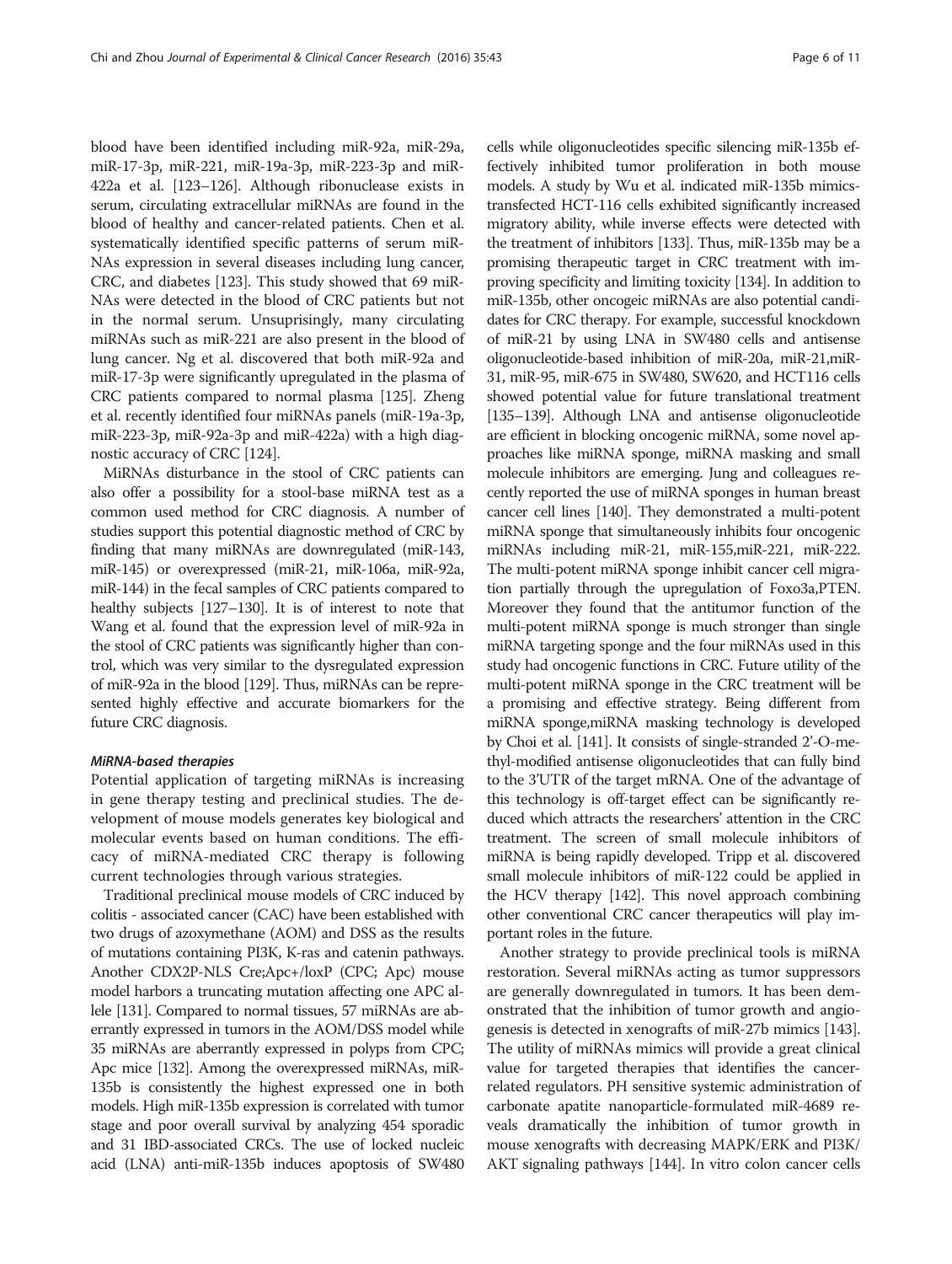<span id="page-6-0"></span>and in vivo mice bearing hepatic metastases models have been employed to test the tumor suppressor activity of miR-483-5p and miR-551a delivered by adeno-associated viruses (AAV) [[97](#page-8-0)]. MiR-34a−/− mice have displayed an increased incidence and size of tumor with AOM/DSS challenge [[95](#page-8-0)]. The expression of miR-34a is inhibited by specific antagomirs, a single strand RNA complementary to the targeted miRNA, which enhances the invasion of CRC cancer cells. However, ectopic expression of miR-34a can prevent IL-6-indiced EMT and invasion in DLD-1 cells. Likewise, miR-143 was found to be dramatically downregulated in the human CRC tissues as a tumor suppressor miRNA. Ng et al. increased miR-143 expression by transfection with miR-143 precursor in colon cancer cells [[145](#page-9-0)], and found that restoration of miR-143 not only inhibited tumor cell growth but also affected malignant transformation phenotypes. Nakagawa et al. reported the increased expression level of miR-143 by α-mangostin induced human colon cancer DLD-1 cell death [[146](#page-9-0)]. Taken together, restoring miRNA-based delivery systems as viable paths clinically is able to control cancer progression in cell tests and mouse models without any adverse outcomes.

A major obstacle to successful treatment for cancer is resistance to chemotherapy and radiation. Recently, miRNAs are being investigated as a predictor or a therapeutic target to improve the efficacy of 5-FU chemotherapy in CRC treatment. Various studies have shown that treatment with miR-22, miR-129, miR-365 and miR-143 increase sensitivity to 5-FU treatment in vitro and in vivo [[73](#page-8-0), [74](#page-8-0), [147](#page-9-0), [148](#page-9-0)]. However, high expression of miR-21 significantly decreases G2/M arrest and apoptosis after 5-FU treatment [\[137](#page-9-0)]. Silencing miR-21 inhibits cell proliferation and restores sensitivity of chemotherapy in HT-29 cells [[149\]](#page-9-0). Moreover, miR-23a increases the chemoresistance to 5-FU in CRC cells though targeting ABCF1 [\[150\]](#page-9-0). A miRNA array screening revealed that miR-203 was significantly accumulated in oxanliplatin-resistant CRC cell lines [[151\]](#page-10-0). Oxaliplatin is known to induce cell cycle arrest and cell apoptosis with a combination of therapeutic regimen for patients with metastatic CRC. In addition, the greater sensitivity to radiation is found in the treatment of miR-124 mimics to CRC cells and in the miR-124-overexpressed cells among in vivo mouse xenografts [\[152](#page-10-0)]. Therefore, understanding the miRNA-regulating mechanisms of resistance to chemotherapeutic agents would ultimately help us in improving therapeutic outcomes and identifying new targets and drugs.

### Conclusions

CRC is one of the most common malignancies in human. For patients with advanced CRC, the optimal treatment strategies currently depend on tumor staging and metastasis to reduce the risk of recurrence [[153](#page-10-0)]. Resectable CRC is supported by combination with chemotherapy and nonresectable CRC, the systemic therapy options involve in palliative chemotherapy and monoclonal antibodies. However, more effective treatments with less cumulative toxicity and drug resistance are urgently needed.

The roles of miRNAs in tumor growth and the regulation of tumor progress summarized here suggest miR-NAs could be a potential means for diagnosis and treatment of CRC as well as prognostic parameters for CRC. Future investigations will highlight the diseasespecific or cell-specific expression patterns of miRNAs in CRC, which will be helpful to identify novel potential targets and improve our understanding of miRNA regulatory mechanisms. Moreover, extracellular miRNAs associated with cancer cells has recently emerged as new topic to explore and will expand the knowledge of tumor microenvironment modulation in CRC.

#### Competing interest

The author declares that they have no competing interests.

#### Authors' contributions

DZ and YC conceived the study. YC searched the literature and drafted the manuscript. DZ edited and approved the final manuscript. Both authors read and approved the final manuscript.

#### Acknowledgements

This work was supported by grants from "Knowledge Innovation Program" (No.Y014P31503) and "100 Talent Program" (No.Y316P11503) of Chinese Academy of Sciences and Shanghai Pasteur Foundation.

#### Received: 16 November 2015 Accepted: 7 March 2016 Published online: 10 March 2016

#### References

- 1. Lee RC, Feinbaum RL, Ambros V. The C. elegans heterochronic gene lin-4 encodes small RNAs with antisense complementarity to lin-14. Cell. 1993;75:843–54.
- 2. Lau NC, Lim LP, Weinstein EG, Bartel DP. An abundant class of tiny RNAs with probable regulatory roles in Caenorhabditis elegans. Science (New York, NY). 2001;294:858–62.
- 3. Ambros V. The functions of animal microRNAs. Nature. 2004;431:350–5.
- 4. Bartel DP. MicroRNAs: genomics, biogenesis, mechanism, and function. Cell. 2004;116:281–97.
- 5. He L, Hannon GJ. MicroRNAs: small RNAs with a big role in gene regulation. Nat Rev Genet. 2004;5:522–31.
- 6. Bartel DP. MicroRNAs: target recognition and regulatory functions. Cell. 2009;136:215–33.
- 7. Cheng LC, Tavazoie M, Doetsch F. Stem cells: from epigenetics to microRNAs. Neuron. 2005;46:363–7.
- 8. Reinhart BJ, Slack FJ, Basson M, Pasquinelli AE, Bettinger JC, Rougvie AE, Horvitz HR, Ruvkun G. The 21-nucleotide let-7 RNA regulates developmental timing in Caenorhabditis elegans. Nature. 2000;403:901–6.
- 9. Suh MR, Lee Y, Kim JY, Kim SK, Moon SH, Lee JY, Cha KY, Chung HM, Yoon HS, Moon SY, Kim VN, Kim KS. Human embryonic stem cells express a unique set of microRNAs. Dev Biol. 2004;270:488–98.
- 10. Cimmino A, Calin GA, Fabbri M, Iorio MV, Ferracin M, Shimizu M, Wojcik SE, Aqeilan RI, Zupo S, Dono M, Rassenti L, Alder H, Volinia S, Liu CG, Kipps TJ, Negrini M, Croce CM. miR-15 and miR-16 induce apoptosis by targeting BCL2. Proc Natl Acad Sci USA. 2005;102:13944–9.
- 11. Iorio MV, Ferracin M, Liu CG, Veronese A, Spizzo R, Sabbioni S, Magri E, Pedriali M, Fabbri M, Campiglio M, Menard S, Palazzo JP, Rosenberg A, Musiani P, Volinia S, Nenci I, Calin GA, Querzoli P, Negrini M, Croce CM. MicroRNA gene expression deregulation in human breast cancer. Cancer Res. 2005;65:7065–70.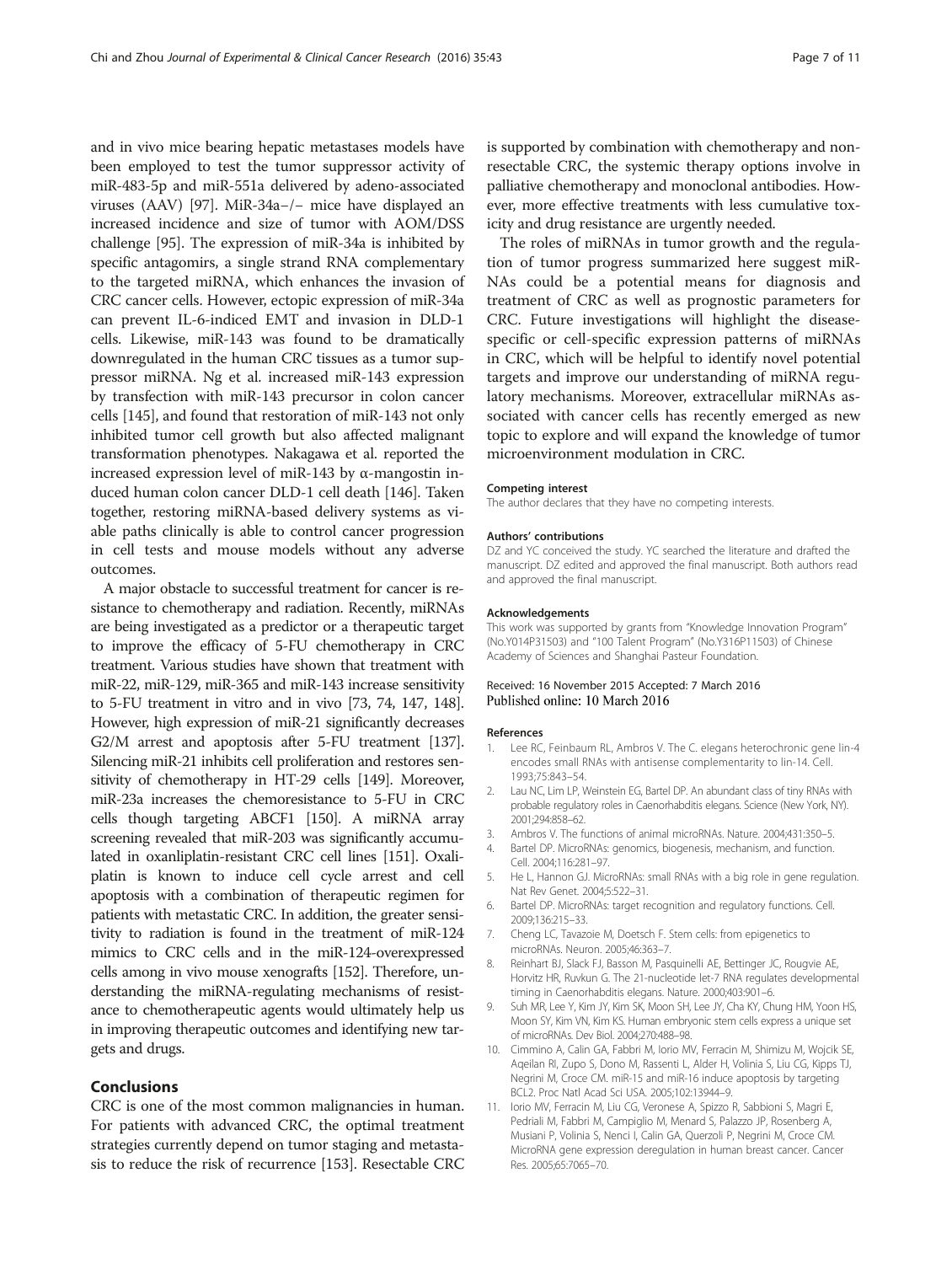- <span id="page-7-0"></span>12. Hayashita Y, Osada H, Tatematsu Y, Yamada H, Yanagisawa K, Tomida S, Yatabe Y, Kawahara K, Sekido Y, Takahashi T. A polycistronic microRNA cluster, miR-17-92, is overexpressed in human lung cancers and enhances cell proliferation. Cancer Res. 2005;65:9628–32.
- 13. Michael MZ, SM OC, van Holst Pellekaan NG, Young GP, James RJ. Reduced accumulation of specific microRNAs in colorectal neoplasia. Mol Cancer Res. 2003;1:882–91.
- 14. Zhang B, Pan X, Cobb GP, Anderson TA. microRNAs as oncogenes and tumor suppressors. Dev Biol. 2007;302:1–12.
- 15. Lee YS, Dutta A. MicroRNAs: small but potent oncogenes or tumor suppressors. Curr Opin Investig Drugs. 2006;7:560–4.
- 16. Shenouda SK, Alahari SK. MicroRNA function in cancer: oncogene or a tumor suppressor? Cancer Metastasis Rev. 2009;28:369–78.
- 17. Jemal A, Bray F, Center MM, Ferlay J, Ward E, Forman D. Global cancer statistics. CA Cancer J Clin. 2011;61:69–90.
- 18. Ferlay J, Shin HR, Bray F, Forman D, Mathers C, Parkin DM. Estimates of worldwide burden of cancer in 2008: GLOBOCAN 2008. Int J Cancer. 2010; 127:2893–917.
- 19. Grivennikov SI. Inflammation and colorectal cancer: colitis-associated neoplasia. Semin Immunopathol. 2013;35:229–44.
- 20. Chen X, Guo X, Zhang H, Xiang Y, Chen J, Yin Y, Cai X, Wang K, Wang G, Ba Y, Zhu L, Wang J, Yang R, Zhang Y, Ren Z, Zen K, Zhang J, Zhang CY. Role of miR-143 targeting KRAS in colorectal tumorigenesis. Oncogene. 2009;28:1385–92.
- 21. Wang H, An H, Wang B, Liao Q, Li W, Jin X, Cui S, Zhang Y, Ding Y, Zhao L. miR-133a represses tumour growth and metastasis in colorectal cancer by targeting LIM and SH3 protein 1 and inhibiting the MAPK pathway. Eur J Cancer. 2013;49:3924–35.
- 22. Li X, Zhang G, Luo F, Ruan J, Huang D, Feng D, Xiao D, Zeng Z, Chen X, Wu W. Identification of aberrantly expressed miRNAs in rectal cancer. Oncol Rep. 2012;28:77–84.
- 23. Gaedcke J, Grade M, Camps J, Sokilde R, Kaczkowski B, Schetter AJ, Difilippantonio MJ, Harris CC, Ghadimi BM, Moller S, Beissbarth T, Ried T, Litman T. The rectal cancer microRNAome–microRNA expression in rectal cancer and matched normal mucosa. Clin Cancer Res. 2012;18: 4919–30.
- 24. Slattery ML, Wolff E, Hoffman MD, Pellatt DF, Milash B, Wolff RK. MicroRNAs and colon and rectal cancer: differential expression by tumor location and subtype. Genes Chromosomes Cancer. 2011;50:196–206.
- 25. Svoboda M, Izakovicova Holla L, Sefr R, Vrtkova I, Kocakova I, Tichy B, Dvorak J. Micro-RNAs miR125b and miR137 are frequently upregulated in response to capecitabine chemoradiotherapy of rectal cancer. Int J Oncol. 2008;33:541–7.
- 26. Svoboda M, Sana J, Fabian P, Kocakova I, Gombosova J, Nekvindova J, Radova L, Vyzula R, Slaby O. MicroRNA expression profile associated with response to neoadjuvant chemoradiotherapy in locally advanced rectal cancer patients. Radiat Oncol. 2012;7:195.
- 27. Dai J, Wu W, Zhou J, Gao K, Hu G, Lin C, Zhang Y, Li X. Effect of antisense microRNA targeting survivin on rectal cancer HRC-9698 cells and its mechanism. Int J Clin Exp Pathol. 2015;8:6057–63.
- 28. Yang Y, Peng W, Tang T, Xia L, Wang XD, Duan BF, Shu Y. MicroRNAs as promising biomarkers for tumor-staging: evaluation of MiR21 MiR155 MiR29a and MiR92a in predicting tumor stage of rectal cancer. Asian Pac J Cancer Prev. 2014;15:5175–80.
- 29. Yang Y, Tang T, Peng W, Xia L, Wang X, Duan B, Shu Y. The comparison of miR-155 with computed tomography and computed tomography plus serum amyloid A protein in staging rectal cancer. J Surg Res. 2015;193:764–71.
- 30. Sears CL, Garrett WS. Microbes, microbiota, and colon cancer. Cell Host Microbe. 2014;15:317–28.
- 31. Shivappa N, Prizment AE, Blair CK, Jacobs Jr DR, Steck SE, Hebert JR. Dietary inflammatory index and risk of colorectal cancer in the Iowa Women's Health Study. Cancer Epidemiol Biomark Prev. 2014;23:2383–92.
- 32. Zamora-Ros R, Shivappa N, Steck SE, Canzian F, Landi S, Alonso MH, Hebert JR, Moreno V. Dietary inflammatory index and inflammatory gene interactions in relation to colorectal cancer risk in the Bellvitge colorectal cancer case–control study. Genes Nutr. 2015;10:447.
- 33. Terzic J, Grivennikov S, Karin E, Karin M. Inflammation and colon cancer. Gastroenterology. 2010;138:2101–2114.e2105.
- 34. Ullman TA, Itzkowitz SH. Intestinal inflammation and cancer. Gastroenterology. 2011;140:1807–16.
- 35. Yu H, Pardoll D, Jove R. STATs in cancer inflammation and immunity: a leading role for STAT3. Nat Rev Cancer. 2009;9:798–809.
- 36. Lee H, Herrmann A, Deng JH, Kujawski M, Niu G, Li Z, Forman S, Jove R, Pardoll DM, Yu H. Persistently activated Stat3 maintains constitutive NFkappaB activity in tumors. Cancer Cell. 2009;15:283–93.
- 37. Chen Y, Wang SX, Mu R, Luo X, Liu ZS, Liang B, Zhuo HL, Hao XP, Wang Q, Fang DF, Bai ZF, Wang QY, Wang HM, Jin BF, Gong WL, Zhou T, Zhang XM, Xia Q, Li T. Dysregulation of the miR-324-5p-CUEDC2 axis leads to macrophage dysfunction and is associated with colon cancer. Cell reports. 2014;7:1982–93.
- 38. Iliopoulos D, Jaeger SA, Hirsch HA, Bulyk ML, Struhl K. STAT3 activation of miR-21 and miR-181b-1 via PTEN and CYLD are part of the epigenetic switch linking inflammation to cancer. Mol Cell. 2010;39:493–506.
- 39. Chuang AY, Chuang JC, Zhai Z, Wu F, Kwon JH. NOD2 expression is regulated by microRNAs in colonic epithelial HCT116 cells. Inflamm Bowel Dis. 2014;20:126–35.
- 40. Chen Y, Wang C, Liu Y, Tang L, Zheng M, Xu C, Song J, Meng X. miR-122 targets NOD2 to decrease intestinal epithelial cell injury in Crohn's disease. Biochem Biophys Res Commun. 2013;438:133–9.
- 41. Ye D, Guo S, Al-Sadi R, Ma TY. MicroRNA regulation of intestinal epithelial tight junction permeability. Gastroenterology. 2011;141:1323–33.
- 42. Chapman CG, Pekow J. The emerging role of miRNAs in inflammatory bowel disease: a review. Ther Adv Gastroenterol. 2015;8:4–22.
- 43. Schetter AJ, Nguyen GH, Bowman ED, Mathe EA, Yuen ST, Hawkes JE, Croce CM, Leung SY, Harris CC. Association of inflammation-related and microRNA gene expression with cancer-specific mortality of colon adenocarcinoma. Clin Cancer Res. 2009;15:5878–87.
- 44. Schetter AJ, Leung SY, Sohn JJ, Zanetti KA, Bowman ED, Yanaihara N, Yuen ST, Chan TL, Kwong DL, Au GK, Liu CG, Calin GA, Croce CM, Harris CC. MicroRNA expression profiles associated with prognosis and therapeutic outcome in colon adenocarcinoma. Jama. 2008;299:425–36.
- 45. Shi C, Liang Y, Yang J, Xia Y, Chen H, Han H, et al. MicroRNA-21 knockout improve the survival rate in DSS induced fatal colitis through protecting against inflammation and tissue injury. PLoS One. 2013;8:e66814.
- 46. Yang Y, Ma Y, Shi C, Chen H, Zhang H, Chen N, et al. Overexpression of miR-21 in patients with ulcerative colitis impairs intestinal epithelial barrier function through targeting the Rho GTPase RhoB. Biochem Biophys Res Commun. 2013;434:746–52.
- 47. Mizushima N, Komatsu M. Autophagy: renovation of cells and tissues. Cell. 2011;147:728–41.
- 48. Patel KK, Stappenbeck TS. Autophagy and intestinal homeostasis. Annu Rev Physiol. 2013;75:241–62.
- 49. Zhai Z, Wu F, Chuang AY, Kwon JH. miR-106b fine tunes ATG16L1 expression and autophagic activity in intestinal epithelial HCT116 cells. Inflamm Bowel Dis. 2013;19:2295–301.
- 50. Nguyen HT, Dalmasso G, Muller S, Carriere J, Seibold F, Darfeuille-Michaud A. Crohn's disease-associated adherent invasive Escherichia coli modulate levels of microRNAs in intestinal epithelial cells to reduce autophagy. Gastroenterology. 2014;146:508–19.
- 51. Ma Q, Wang X, Li Z, Li B, Ma F, Peng L, et al. microRNA-16 represses colorectal cancer cell growth in vitro by regulating the p53/survivin signaling pathway. Oncol Rep. 2013;29:1652–8.
- 52. Li F, Ackermann EJ, Bennett CF, Rothermel AL, Plescia J, Tognin S, et al. Pleiotropic cell-division defects and apoptosis induced by interference with survivin function. Nat Cell Biol. 1999;1:461–6.
- 53. He X, Dong Y, Wu CW, Zhao Z, Ng SS, Chan FK, et al. MicroRNA-218 inhibits cell cycle progression and promotes apoptosis in colon cancer by downregulating BMI1 polycomb ring finger oncogene. Mol Med. 2012;18:1491–8.
- 54. Cai SD, Chen JS, Xi ZW, Zhang LJ, Niu ML, Gao ZY. MicroRNA144 inhibits migration and proliferation in rectal cancer by downregulating ROCK1. Mol Med Rep. 2015;12:7396–402.
- 55. Tazawa H, Tsuchiya N, Izumiya M, Nakagama H. Tumor-suppressive miR-34a induces senescence-like growth arrest through modulation of the E2F pathway in human colon cancer cells. Proc Natl Acad Sci USA. 2007; 104:15472–7.
- 56. Ohta T, Shimizu K, Yi S, Takamura H, Amaya K, Kitagawa H, et al. Proteaseactivated receptor-2 expression and the role of trypsin in cell proliferation in human pancreatic cancers. Int J Oncol. 2003;23:61–6.
- 57. Ma Y, Bao-Han W, Lv X, Su Y, Zhao X, Yin Y, et al. MicroRNA-34a mediates the autocrine signaling of PAR2-activating proteinase and its role in colonic cancer cell proliferation. PLoS One. 2013;8:e72383.
- 58. Frank NY, Schatton T, Frank MH. The therapeutic promise of the cancer stem cell concept. J Clin Invest. 2010;120:41–50.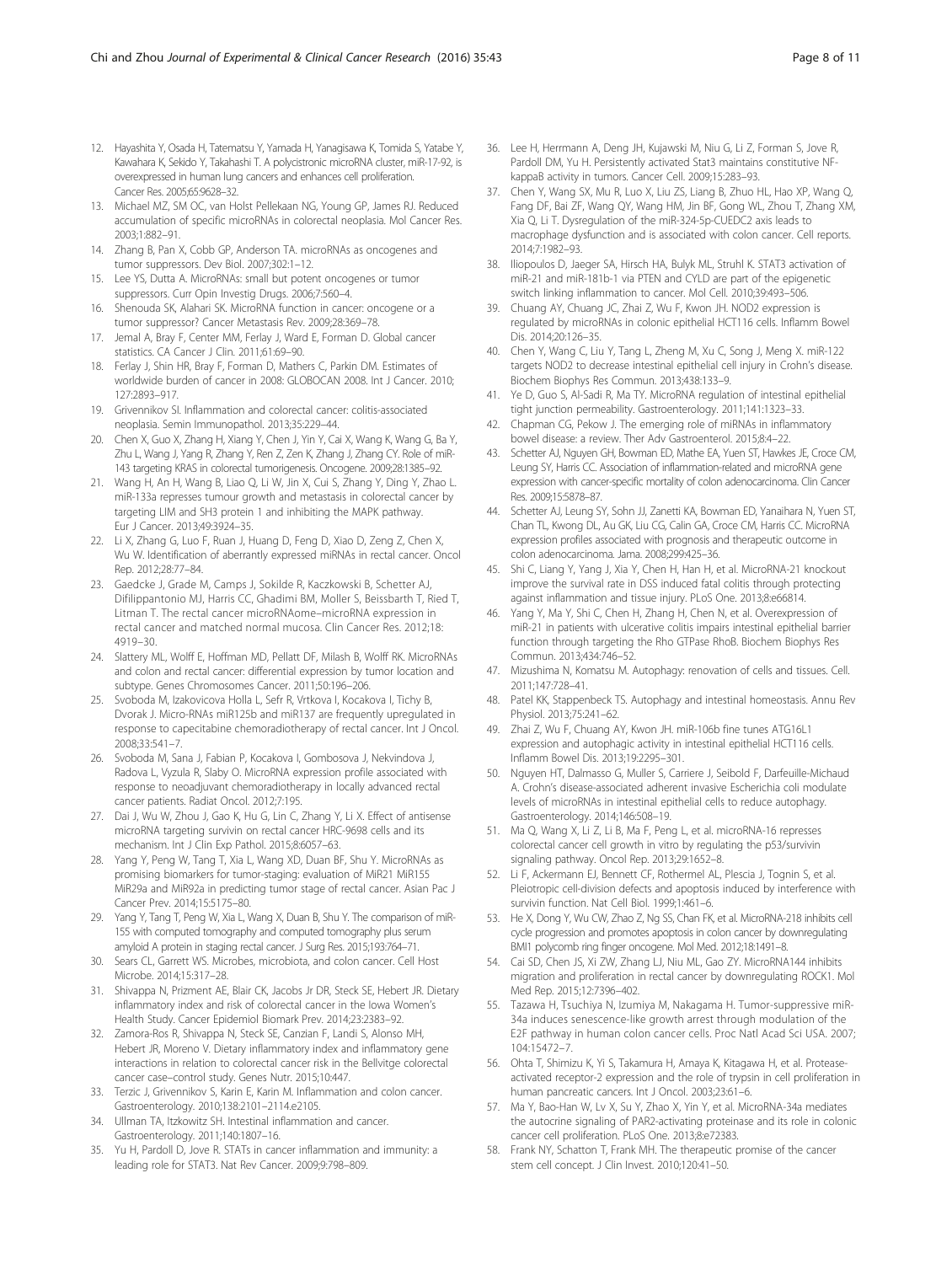- <span id="page-8-0"></span>60. Kastan MB, Zhan Q, El-Deiry WS, Carrier F, Carrier F, Jacks T, et al. A mammalian cell cycle checkpoint pathway utilizing p53 and GADD45 is defective in ataxia-telangiectasia. Cell. 1992;71:587–97.
- 61. Vousden KH, Prives C. Blinded by the Light: The Growing Complexity of p53. Cell. 2009;137:413–31.
- 62. Yamakuchi M, Ferlito M, Lowenstein CJ. miR-34a repression of SIRT1 regulates apoptosis. Proc Natl Acad Sci U S A. 2008;105:13421–6.
- 63. Lai M, Du G, Shi R, Yao J, Yang G, Wei Y, et al. MiR-34a inhibits migration and invasion by regulating the SIRT1/p53 pathway in human SW480 cells. Mol Med Rep. 2015;11:3301–7.
- 64. Hu J, Liu S, Wang J, Luo X, Gao X, Xia X, et al. Overexpression of the Nterminal end of the p55gamma regulatory subunit of phosphatidylinositol 3-kinase blocks cell cycle progression in gastric carcinoma cells. Int J Oncol. 2005;26:1321–7.
- 65. Xia X, Cheng A, Akinmade D, Hamburger AW. The N-terminal 24 amino acids of the p55 gamma regulatory subunit of phosphoinositide 3-kinase binds Rb and induces cell cycle arrest. Mol Cell Biol. 2003;23:1717–25.
- 66. Wang G, Cao X, Lai S, Luo X, Feng Y, Wu J, et al. Altered p53 regulation of miR-148b and p55PIK contributes to tumor progression in colorectal cancer. Oncogene. 2015;34:912–21.
- 67. Zhou C, Liu G, Wang L, Lu Y, Yuan L, Zheng L, et al. MiR-339-5p regulates the growth, colony formation and metastasis of colorectal cancer cells by targeting PRL-1. PLoS One. 2013;8:e63142.
- 68. Li Y, Zhao W, Bao P, Li C, Ma XQ, Li Y, et al. miR-339-5p inhibits cell migration and invasion and may be associated with the tumor-nodemetastasis staging and lymph node metastasis of non-small cell lung cancer. Oncol lett. 2014;8:719–25.
- 69. Zhang C, Liu J, Wang X, Wu R, Lin M, Laddha SV, et al. MicroRNA-339-5p inhibits colorectal tumorigenesis through regulation of the MDM2/p53 signaling. Oncotarget. 2014;5:9106–17.
- 70. Hu W, Chan CS, Wu R, Zhang C, Sun Y, Song JS, et al. Negative regulation of tumor suppressor p53 by microRNA miR-504. Mol Cell. 2010;38:689–99.
- 71. Shang J, Yang F, Wang Y, Wang Y, Xue G, Mei Q, et al. MicroRNA-23a antisense enhances 5-fluorouracil chemosensitivity through APAF-1/ caspase-9 apoptotic pathway in colorectal cancer cells. J Cell Biochem. 2014;115:772–84.
- 72. Rossi L, Bonmassar E, Faraoni I. Modification of miR gene expression pattern in human colon cancer cells following exposure to 5-fluorouracil in vitro. Pharmacol Res. 2007;56:248–53.
- 73. Karaayvaz M, Zhai H, Ju J. miR-129 promotes apoptosis and enhances chemosensitivity to 5-fluorouracil in colorectal cancer. Cell Death Dis. 2013;4:e659.
- 74. Nie J, Liu L, Zheng W, Chen L, Wu X, Xu Y, et al. microRNA-365, downregulated in colon cancer, inhibits cell cycle progression and promotes apoptosis of colon cancer cells by probably targeting Cyclin D1 and Bcl-2. Carcinogenesis. 2012;33:220–5.
- 75. Sipos F, Galamb O. Epithelial-to-mesenchymal and mesenchymal-toepithelial transitions in the colon. World J Gastroenterol. 2012;18:601–8.
- 76. Kalluri R, Weinberg RA. The basics of epithelial-mesenchymal transition. J Clin Invest. 2009;119:1420–8.
- 77. Thiery JP, Sleeman JP. Complex networks orchestrate epithelialmesenchymal transitions. Nat Rev Mol Cell Biol. 2006;7:131–42.
- 78. D'Eliseo D, Di Rocco G, Loria R, Soddu S, Santoni A, Velotti F. Epitelial-tomesenchimal transition and invasion are upmodulated by tumor-expressed granzyme B and inhibited by docosahexaenoic acid in human colorectal cancer cells. J Exp Clin Cancer Res. 2016;35:24.
- 79. Brabletz T, Jung A, Reu S, Porzner M, Hlubek F, Kunz-Schughart LA, et al. Variable beta-catenin expression in colorectal cancers indicates tumor progression driven by the tumor environment. Proc Natl Acad Sci U S A. 2001;98:10356–61.
- 80. Strillacci A, Valerii MC, Sansone P, Caggiano C, Sgromo A, Vittori L, et al. Loss of miR-101 expression promotes Wnt/beta-catenin signalling pathway activation and malignancy in colon cancer cells. J Pathol. 2013;229:379–89.
- 81. Ji S, Ye G, Zhang J, Wang L, Wang T, Wang Z, et al. miR-574-5p negatively regulates Qki6/7 to impact beta-catenin/Wnt signalling and the development of colorectal cancer. Gut. 2013;62:716–26.
- 82. Li T, Lai Q, Wang S, Cai J, Xiao Z, Deng D, et al. MicroRNA-224 sustains Wnt/ beta-catenin signaling and promotes aggressive phenotype of colorectal cancer. J Exp Clin Cancer Res. 2016;35:21.
- 83. Zhang JX, Mai SJ, Huang XX, Wang FW, Liao YJ, Lin MC, et al. MiR-29c mediates epithelial-to-mesenchymal transition in human colorectal carcinoma metastasis via PTP4A and GNA13 regulation of beta-catenin signaling. Ann Oncol. 2014;25:2196–204.
- 84. Wang B, Li W, Liu H, Yang L, Liao Q, Cui S, et al. miR-29b suppresses tumor growth and metastasis in colorectal cancer via downregulating Tiam1 expression and inhibiting epithelial-mesenchymal transition. Cell Death Dis. 2014;5:e1335.
- 85. Tang W, Zhu Y, Gao J, Fu J, Liu C, Liu Y, et al. MicroRNA-29a promotes colorectal cancer metastasis by regulating matrix metalloproteinase 2 and E-cadherin via KLF4. Br J Cancer. 2014;110:450–8.
- 86. Korpal M, Lee ES, Hu G, Kang Y. The miR-200 family inhibits epithelialmesenchymal transition and cancer cell migration by direct targeting of Ecadherin transcriptional repressors ZEB1 and ZEB2. J Biol Chem. 2008;283: 14910–4.
- 87. Park SM, Gaur AB, Lengyel E, Peter ME. The miR-200 family determines the epithelial phenotype of cancer cells by targeting the E-cadherin repressors ZEB1 and ZEB2. Genes Dev. 2008;22:894–907.
- 88. Chen ML, Liang LS, Wang XK. miR-200c inhibits invasion and migration in human colon cancer cells SW480/620 by targeting ZEB1. Clin Exp Metastasis. 2012;29:457–69.
- 89. Hur K, Toiyama Y, Takahashi M, Balaguer F, Nagasaka T, Koike J, et al. MicroRNA-200c modulates epithelial-to-mesenchymal transition (EMT) in human colorectal cancer metastasis. Gut. 2013;62:1315–26.
- Sun Y, Shen S, Liu X, Tang H, Wang Z, Yu Z, et al. MiR-429 inhibits cells growth and invasion and regulates EMT-related marker genes by targeting Onecut2 in colorectal carcinoma. Mol Cell Biochem. 2014; 390:19–30.
- 91. Zheng YB, Luo HP, Shi Q, Hao ZN, Ding Y, Wang QS, et al. miR-132 inhibits colorectal cancer invasion and metastasis via directly targeting ZEB2. World J Gastroenterol. 2014;20:6515–22.
- 92. Geng L, Chaudhuri A, Talmon G, Wisecarver JL, Are C, Brattain M, et al. MicroRNA-192 suppresses liver metastasis of colon cancer. Oncogene. 2014; 33:5332–40.
- 93. Sun Z, Zhang Z, Liu Z, Qiu B, Liu K, Dong G. MicroRNA-335 inhibits invasion and metastasis of colorectal cancer by targeting ZEB2. Med Oncol. 2014;31:982.
- 94. Hahn S, Jackstadt R, Siemens H, Hunten S, Hermeking H. SNAIL and miR-34a feed-forward regulation of ZNF281/ZBP99 promotes epithelial-mesenchymal transition. EMBO J. 2013;32:3079–95.
- 95. Rokavec M, Oner MG, Li H, Jackstadt R, Jiang L, Lodygin D, et al. IL-6R/ STAT3/miR-34a feedback loop promotes EMT-mediated colorectal cancer invasion and metastasis. J Clin Invest. 2014;124:1853–67.
- 96. Chen DL, Wang ZQ, Zeng ZL, Wu WJ, Zhang DS, Luo HY, et al. Identification of microRNA-214 as a negative regulator of colorectal cancer liver metastasis by way of regulation of fibroblast growth factor receptor 1 expression. Hepatology. 2014;60:598–609.
- 97. Loo JM, Scherl A, Nguyen A, Man FY, Weinberg E, Zeng Z, et al. Extracellular metabolic energetics can promote cancer progression. Cell. 2015;160:393–406.
- 98. Feng Y, Zhu J, Ou C, Deng Z, Chen M, Huang W, et al. MicroRNA-145 inhibits tumour growth and metastasis in colorectal cancer by targeting fascin-1. Br J Cancer. 2014;110:2300–9.
- 99. Yuan W, Sui C, Liu Q, Tang W, An H, Ma J. Up-regulation of microRNA-145 associates with lymph node metastasis in colorectal cancer. PLoS One. 2014; 9:e102017.
- 100. Zhang GJ, Li JS, Zhou H, Xiao HX, Li Y, Zhou T. MicroRNA-106b promotes colorectal cancer cell migration and invasion by directly targeting DLC1. J Exp Clin Cancer Res. 2015;34:73.
- 101. Xiong B, Cheng Y, Ma L, Zhang C. MiR-21 regulates biological behavior through the PTEN/PI-3 K/Akt signaling pathway in human colorectal cancer cells. Int J Oncol. 2013;42:219–28.
- 102. Ke TW, Wei PL, Yeh KT, Chen WT, Cheng YW. MiR-92a promotes cell metastasis of colorectal cancer through PTEN-mediated PI3K/AKT pathway. Ann Surg Oncol. 2015;22:2649–55.
- 103. Zhang G, Zhou H, Xiao H, Liu Z, Tian H, Zhou T. MicroRNA-92a functions as an oncogene in colorectal cancer by targeting PTEN. Dig Dis Sci. 2014;59:98–107.
- 104. Fang L, Li H, Wang L, Hu J, Jin T, Wang J, et al. MicroRNA-17-5p promotes chemotherapeutic drug resistance and tumour metastasis of colorectal cancer by repressing PTEN expression. Oncotarget. 2014;5:2974–87.
- 105. Qin J, Luo M. MicroRNA-221 promotes colorectal cancer cell invasion and metastasis by targeting RECK. FEBS Lett. 2014;588:99–104.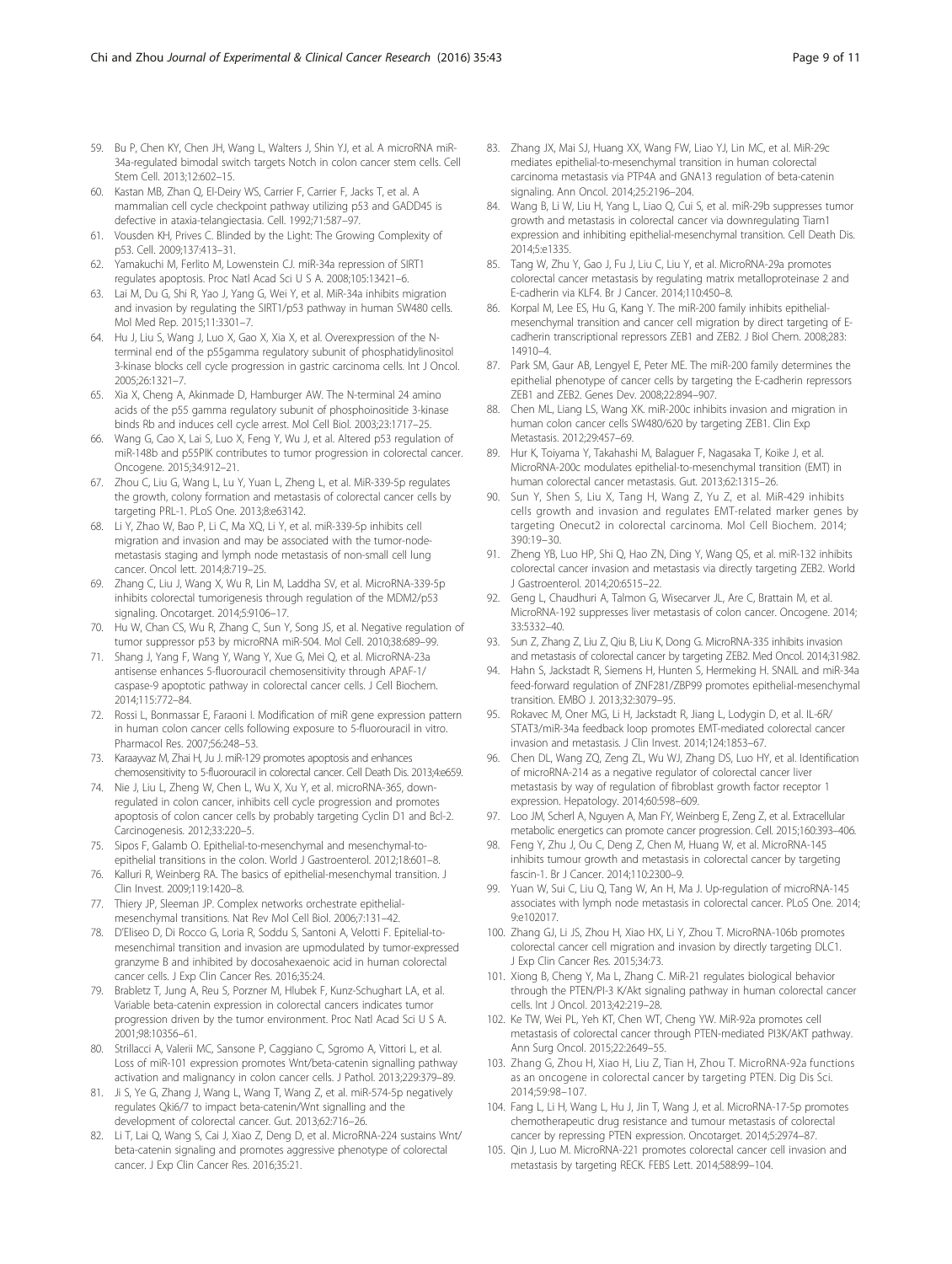- <span id="page-9-0"></span>106. Sun K, Wang W, Zeng JJ, Wu CT, Lei ST, Li GX. MicroRNA-221 inhibits CDKN1C/p57 expression in human colorectal carcinoma. Acta Pharmacol Sin. 2011;32:375–84.
- 107. Liu X, Zhang Z, Sun L, Chai N, Tang S, Jin J, et al. MicroRNA-499-5p promotes cellular invasion and tumor metastasis in colorectal cancer by targeting FOXO4 and PDCD4. Carcinogenesis. 2011;32:1798–805.
- 108. Yang MH, Yu J, Jiang DM, Li WL, Wang S, Ding YQ. microRNA-182 targets special AT-rich sequence-binding protein 2 to promote colorectal cancer proliferation and metastasis. J Transl Med. 2014;12:109.
- 109. Wang S, Yang MH, Wang XY, Lin J, Ding YQ. Increased expression of miRNA-182 in colorectal carcinoma: an independent and tissue-specific prognostic factor. Int J Clin Exp Pathol. 2014;7:3498–503.
- 110. Sakamori R, Das S, Yu S, Feng S, Stypulkowski E, Guan Y, et al. Cdc42 and Rab8a are critical for intestinal stem cell division, survival, and differentiation in mice. J Clin Invest. 2012;122:1052–65.
- 111. Gomez Del Pulgar T, Valdes-Mora F, Bandres E, Perez-Palacios R, Espina C, Cejas P, et al. Cdc42 is highly expressed in colorectal adenocarcinoma and downregulates ID4 through an epigenetic mechanism. Int J Oncol. 2008;33:185–93.
- 112. Sakamori R, Yu S, Zhang X, Hoffman A, Sun J, Das S, et al. CDC42 inhibition suppresses progression of incipient intestinal tumors. Cancer Res. 2014;74:5480–92.
- 113. Ke TW, Hsu HL, Wu YH, Chen WT, Cheng YW, Cheng CW. MicroRNA-224 suppresses colorectal cancer cell migration by targeting Cdc42. Dis Markers. 2014;2014:617150.
- 114. Kim DH, Pickhardt PJ, Taylor AJ, Leung WK, Winter TC, Hinshaw JL, et al. CT colonography versus colonoscopy for the detection of advanced neoplasia. N Engl J Med. 2007;357:1403–12.
- 115. Levin B, Lieberman DA, McFarland B, Andrews KS, Brooks D, Bond J, et al. Screening and surveillance for the early detection of colorectal cancer and adenomatous polyps, 2008: a joint guideline from the American Cancer Society, the US multi-society task force on colorectal cancer, and the American College of Radiology. Gastroenterology. 2008;134:1570–95.
- 116. Lieberman DA. Clinical practice. Screening for colorectal cancer. N Engl J Med. 2009;361:1179–87.
- 117. Bonfrate L, Altomare DF, Di Lena M, Travaglio E, Rotelli MT, De Luca A, et al. MicroRNA in colorectal cancer: new perspectives for diagnosis, prognosis and treatment. J Gastrointestin Liver Dis. 2013;22:311–20.
- 118. Fesler A, Jiang J, Zhai H, Ju J. Circulating microRNA testing for the early diagnosis and follow-up of colorectal cancer patients. Mol Diagn Ther. 2014;18:303–8.
- 119. Wang K, Yuan Y, Cho JH, McClarty S, Baxter D, Galas DJ. Comparing the MicroRNA spectrum between serum and plasma. PLoS One. 2012;7:e41561.
- 120. Ahmed FE, Amed NC, Vos PW, Bonnerup C, Atkins JN, Casey M, et al. Diagnostic microRNA markers to screen for sporadic human colon cancer in blood. Cancer Genomics Proteomics. 2012;9:179–92.
- 121. Ahmed FE, Jeffries CD, Vos PW, Flake G, Nuovo GJ, Sinar DR, et al. Diagnostic microRNA markers for screening sporadic human colon cancer and active ulcerative colitis in stool and tissue. Cancer Genomics Proteomics. 2009;6:281–95.
- 122. Fang Z, Tang J, Bai Y, Lin H, You H, Jin H, et al. Plasma levels of microRNA-24, microRNA-320a, and microRNA-423-5p are potential biomarkers for colorectal carcinoma. J Exp Clin Cancer Res. 2015;34:86.
- 123. Chen X, Ba Y, Ma L, Cai X, Yin Y, Wang K, et al. Characterization of microRNAs in serum: a novel class of biomarkers for diagnosis of cancer and other diseases. Cell Res. 2008;18:997–1006.
- 124. Zheng G, Du L, Yang X, Zhang X, Wang L, Yang Y, et al. Serum microRNA panel as biomarkers for early diagnosis of colorectal adenocarcinoma. Br J Cancer. 2014;111:1985–92.
- 125. Ng EK, Chong WW, Jin H, Lam EK, Shin VY, Yu J, et al. Differential expression of microRNAs in plasma of patients with colorectal cancer: a potential marker for colorectal cancer screening. Gut. 2009;58:1375–81.
- 126. Pu XX, Huang GL, Guo HQ, Guo CC, Li H, Ye S, et al. Circulating miR-221 directly amplified from plasma is a potential diagnostic and prognostic marker of colorectal cancer and is correlated with p53 expression. J Gastroenterol Hepatol. 2010;25:1674–80.
- 127. Link A, Balaguer F, Shen Y, Nagasaka T, Lozano JJ, Boland CR, et al. Fecal MicroRNAs as novel biomarkers for colon cancer screening. Cancer Epidemiol Biomark Prev. 2010;19:1766–74.
- 128. Li JM, Zhao RH, Li ST, Xie CX, Jiang HH, Ding WJ, et al. Down-regulation of fecal miR-143 and miR-145 as potential markers for colorectal cancer. Saudi Med J. 2012;33:24–9.
- 129. Wu CW, Ng SS, Dong YJ, Ng SC, Leung WW, Lee CW, et al. Detection of miR-92a and miR-21 in stool samples as potential screening biomarkers for colorectal cancer and polyps. Gut. 2012;61:739–45.
- 130. Koga Y, Yasunaga M, Takahashi A, Kuroda J, Moriya Y, Akasu T, et al. MicroRNA expression profiling of exfoliated colonocytes isolated from feces for colorectal cancer screening. Cancer Prev Res (Phila). 2010;3: 1435–42.
- 131. Hinoi T, Akyol A, Theisen BK, Ferguson DO, Greenson JK, Williams BO, et al. Mouse model of colonic adenoma-carcinoma progression based on somatic Apc inactivation. Cancer Res. 2007;67:9721–30.
- 132. Valeri N, Braconi C, Gasparini P, Murgia C, Lampis A, Paulus-Hock V, et al. MicroRNA-135b promotes cancer progression by acting as a downstream effector of oncogenic pathways in colon cancer. Cancer Cell. 2014;25:469–83.
- 133. Wu W, Wang Z, Yang P, Yang J, Liang J, Chen Y, et al. MicroRNA-135b regulates metastasis suppressor 1 expression and promotes migration and invasion in colorectal cancer. Mol Cell Biochem. 2014; 388:249–59.
- 134. Oberg AL, French AJ, Sarver AL, Subramanian S, Morlan BW, Riska SM, et al. miRNA expression in colon polyps provides evidence for a multihit model of colon cancer. PLoS One. 2011;6:e20465.
- 135. Chai H, Liu M, Tian R, Li X, Tang H. miR-20a targets BNIP2 and contributes chemotherapeutic resistance in colorectal adenocarcinoma SW480 and SW620 cell lines. Acta Biochim Biophys Sin. 2011;43:217–25.
- 136. Wang CJ, Stratmann J, Zhou ZG, Sun XF. Suppression of microRNA-31 increases sensitivity to 5-FU at an early stage, and affects cell migration and invasion in HCT-116 colon cancer cells. BMC Cancer. 2010;10:616.
- 137. Valeri N, Gasparini P, Braconi C, Paone A, Lovat F, Fabbri M, et al. MicroRNA-21 induces resistance to 5-fluorouracil by down-regulating human DNA MutS homolog 2 (hMSH2). Proc Natl Acad Sci U S A. 2010;107:21098–103.
- 138. Huang Z, Huang S, Wang Q, Liang L, Ni S, Wang L, et al. MicroRNA-95 promotes cell proliferation and targets sorting Nexin 1 in human colorectal carcinoma. Cancer Res. 2011;71:2582–9.
- 139. Tsang WP, Ng EK, Ng SS, Jin H, Yu J, Sung JJ, et al. Oncofetal H19-derived miR-675 regulates tumor suppressor RB in human colorectal cancer. Carcinogenesis. 2010;31:350–8.
- 140. Jung J, Yeom C, Choi YS, Kim S, Lee E, Park MJ, et al. Simultaneous inhibition of multiple oncogenic miRNAs by a multi-potent microRNA sponge. Oncotarget. 2015;6:20370–87.
- 141. Choi WY, Giraldez AJ, Schier AF. Target protectors reveal dampening and balancing of Nodal agonist and antagonist by miR-430. Science (New York, NY). 2007;318:271–4.
- 142. Tripp VT, Young DD. Discovery of small molecule modifiers of microRNAs for the treatment of HCV infection. Methods Mol Biol. 2014; 1103:153–63.
- 143. Ye J, Wu X, Wu D, Wu P, Ni C, Zhang Z, et al. miRNA-27b targets vascular endothelial growth factor C to inhibit tumor progression and angiogenesis in colorectal cancer. PLoS One. 2013;8:e60687.
- 144. Hiraki M, Nishimura J, Takahashi H, Wu X, Takahashi Y, Miyo M, et al. Concurrent Targeting of KRAS and AKT by MiR-4689 Is a Novel Treatment Against Mutant KRAS Colorectal Cancer. Mol Ther–Nucleic Acids. 2015;4:e231.
- 145. Ng EK, Tsang WP, Ng SS, Jin HC, Yu J, Li JJ, et al. MicroRNA-143 targets DNA methyltransferases 3A in colorectal cancer. Br J Cancer. 2009;101:699–706.
- 146. Nakagawa Y, Iinuma M, Naoe T, Nozawa Y, Akao Y. Characterized mechanism of alpha-mangostin-induced cell death: caspase-independent apoptosis with release of endonuclease-G from mitochondria and increased miR-143 expression in human colorectal cancer DLD-1 cells. Bioorg Med Chem. 2007;15:5620–8.
- 147. Zhang H, Tang J, Li C, Kong J, Wang J, Wu Y, et al. MiR-22 regulates 5-FU sensitivity by inhibiting autophagy and promoting apoptosis in colorectal cancer cells. Cancer Lett. 2015;356:781–90.
- 148. Borralho PM, Kren BT, Castro RE, da Silva IB, Steer CJ, Rodrigues CM. MicroRNA-143 reduces viability and increases sensitivity to 5-fluorouracil in HCT116 human colorectal cancer cells. FEBS J. 2009;276:6689–700.
- 149. Deng J, Lei W, Fu JC, Zhang L, Li JH, Xiong JP. Targeting miR-21 enhances the sensitivity of human colon cancer HT-29 cells to chemoradiotherapy in vitro. Biochem Biophys Res Commun. 2014;443:789–95.
- 150. Li X, Li X, Liao D, Wang X, Wu Z, Nie J, et al. Elevated microRNA-23a expression enhances the chemoresistance of colorectal cancer cells with microsatellite instability to 5-fluorouracil by directly targeting ABCF1. Curr Protein Pept Sci. 2015;16:301–9.